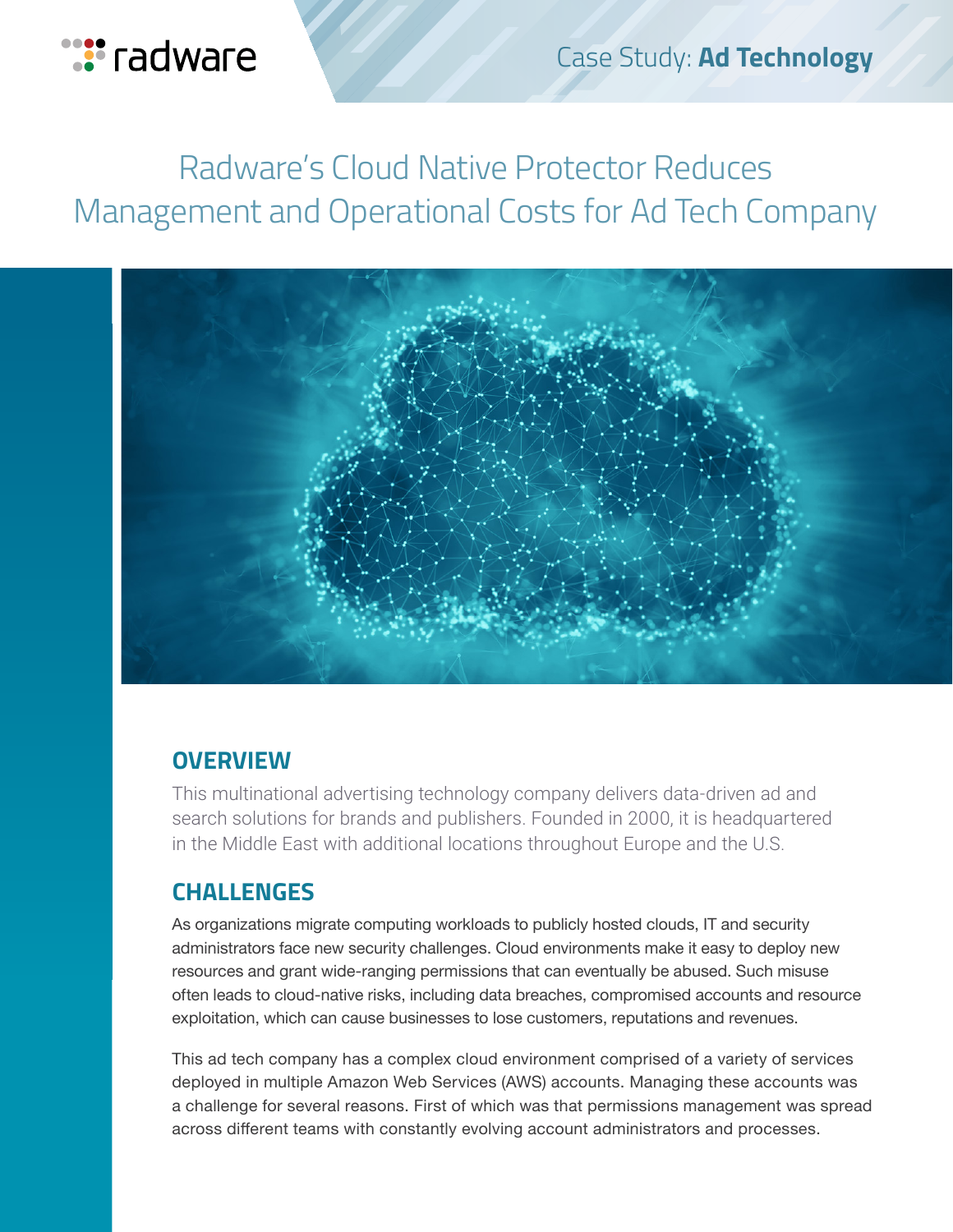## Case Study: **Ad Technology**

Second, managing accounts using multiple tools was labor-intensive, resulting in significant expense. Operational support costs were approximately \$7,200 per month<sup>1</sup> since AWS management tools, such as GuardDuty, Config and CloudWatch, did not provide adequate capabilities to view and protect cloud assets and workloads across multiple environments. Engineers typically spent nine hours a day $^{\scriptscriptstyle 2}$  to manually identify, prioritize and mitigate risks, including internet-exposed assets, excessive permissions, misconfigured assets and inactive users with high-level permissions.

Lastly, the cost of using these stand-alone AWS tools was greater than using a single comprehensive tool. A single AWS management tool such as GuardDuty cost this ad tech company approximately  $\$14,700$  per month, $^3$  bringing the customer's total cost across all AWS tools to  $\$35,200$  per month. $^4$ 

Publicly exposed assets made the company vulnerable to sensitive data and intellectual property being compromised. Amazon's management tools are not integrated and did not provide a single 360-degree view of risks threatening the company's cloud environment. Since account management was manual, risks could easily be missed or prioritized incorrectly due to human error.

The ad tech company needed a new solution that would provide:

- $\triangleright$  Visibility into account updates and timely identification of dangerous misconfigurations across multiple AWS environments to prevent potential data loss
- $\triangleright$  The ability to track the usage of access permissions to services/data and reduce excessive permissions across multiple AWS environments to decrease the attack surface
- Ð Accurate identification of attacks by recognizing active risks in a timely manner while improving SOC team efficiency by reducing the false positive ratio significantly
- $\triangleright$  An easily deployable and easy-to-operate solution to save the time and effort of the operations and security teams
- $\triangleright$  Assistance with prioritizing the high risks to allow the operations and security teams to focus on other priorities

### **SOLUTION**

The ad tech customer evaluated several solutions, including Radware's Cloud Native Protector, a managed security information and event management (SIEM) service, several cloud misconfiguration detection tools and Amazon GuardDuty. The customer dismissed the SIEM service and the cloud-native security tools which satisfied only part of its requirements.

During the testing of attack detection capabilities, Radware's Cloud Native Protector detected all eight attack steps, while Amazon GuardDuty detected none. The Cloud Native Protector demonstrated that it could protect the ad tech company's workloads and data by identifying critical misconfigurations and excessive permissions, as well as detecting simulated cloud-native attacks in the company's environment.. To ensure Liberty had access to in-country vendor expertise and support, they took advantage of Radware's attack mitigation experts and purchased Radware's Emergency Response Team

<sup>1</sup> \$40 per hour per engineer x 3 management tools x 3 hours daily for each tool x 5 days per week x 4 weeks per month

<sup>2</sup> 3 management tools x 3 hours per tool per day

<sup>3</sup> 60 million events x \$4 (per 1 million events) + 500GB logs x \$1 + 1,500GB VPC flow logs X \$0.50 + 52,000GB VPC flow logs x \$0.25

<sup>4</sup> \$14,700 (cost of GuardDuty) + \$20,500 (cost of Config and CloudWatch)